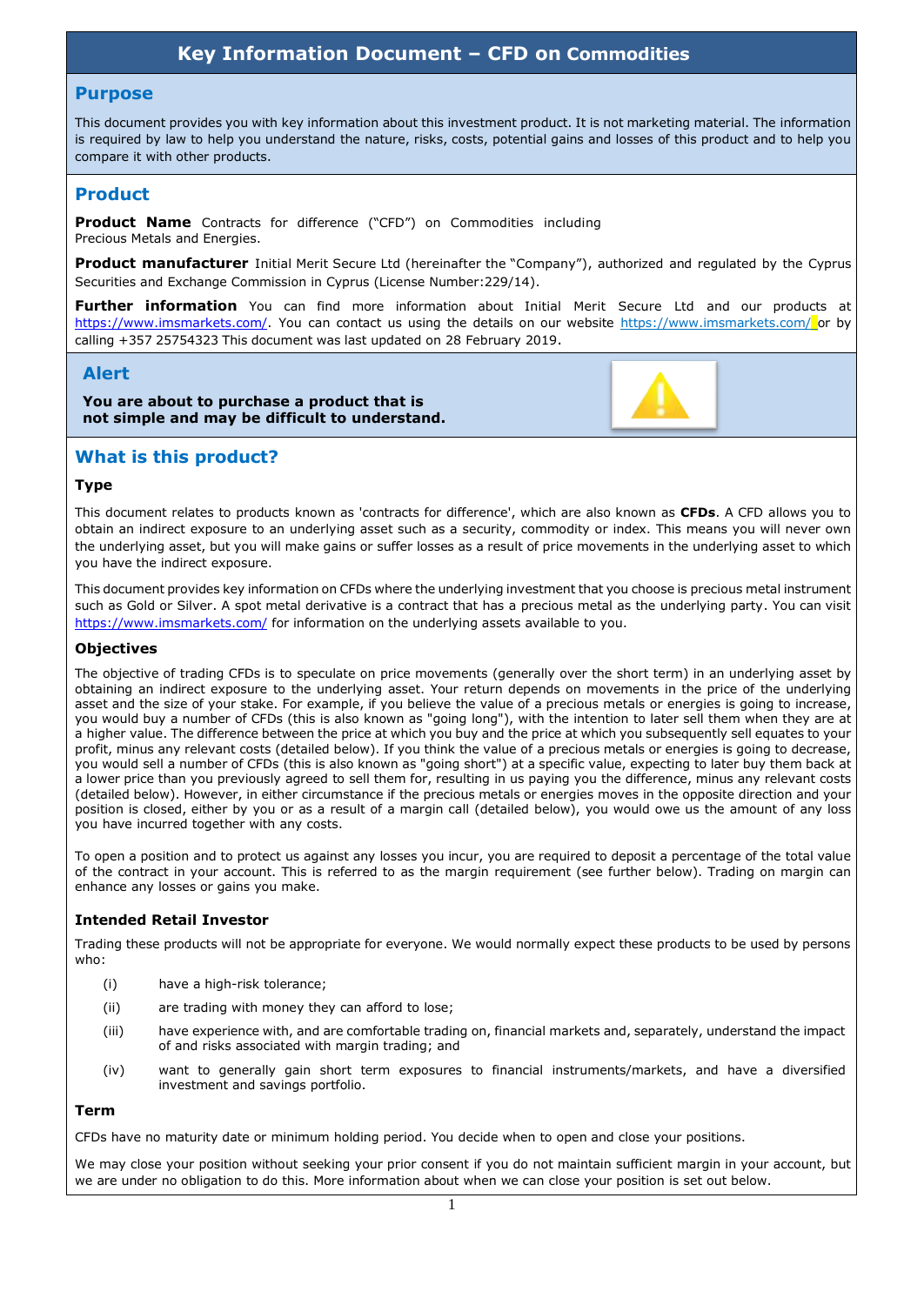### **What are the risks and what could I get in return?**

**Risk Indicator**



The summary risk indicator is a guide to the level of risk of this product compared to other products. It shows how likely it is that the product will lose money because of movements in the markets or because we are not able to pay you. We have classified this product as 7 out of 7, which is the highest risk class. This rates the potential losses from future performance of the product at a very high level.

**In some circumstances you may be required to make further payments to pay for losses. The total loss you may incur may significantly exceed the amount invested.** Your losses can materialise quickly due to the use of margin (see further below).

CFD trading requires you to maintain a certain level of funds in your account to keep your positions open. This is called margin. You will be able to open a position by depositing only a small percentage of the notional value of the position, creating a leveraged position. Leverage can significantly magnify your gains and losses. If the funds in your account are no longer sufficient to keep your position open, you will be required to make up this shortfall. This is a margin call. If you do not meet your margin call, we may close your position (immediately and without notice) and you will realise any losses. You could, therefore, lose more than your entire investment.

Our CFDs are not listed on any exchange, and the prices and other conditions are set by us in accordance with our best execution policy. The contract can be closed only with us, and are not transferable to any other provider. If you have multiple positions with us, your risk may be cumulative and not limited to one position.

The tax regime of the country in which you are domiciled may impact your return.

**Be aware of currency risk.** It is possible to buy or sell CFDs in a currency which is different to the base currency of your account. The final return you may get depends on the exchange rate between the two currencies. This risk is not considered in the indicator shown above.

This product does not include any protection from future market performance so you could lose some or all of your investment. If we are not able to pay you what is owed, you could lose your entire investment. However, you may benefit from a consumer protection scheme (see the section 'what happens if the company is unable to pay out'). The indicator shown above does not consider this protection.

#### **Performance Scenarios**

This key information document is not specific to a particular product. It applies to a CFDs on any precious metals or energies. However, each CFD you enter into with us is specific to you and your choices. You will be responsible for choosing the underlying precious metals or energies; when you open and close your position; the size of your position and your margin; and whether to use any risk mitigation features we offer (such as stop loss orders), for example. Example:

| <b>CFD METALS</b>                |                      |                            |             |                      |         |                                          |               |
|----------------------------------|----------------------|----------------------------|-------------|----------------------|---------|------------------------------------------|---------------|
| XAUUSD Held Intraday             |                      |                            |             |                      |         |                                          |               |
| <b>Opening Price</b>             | P                    | 1332.80                    |             |                      |         |                                          |               |
| <b>Trades Size</b>               | <b>TS</b>            | 150 ounces (1.5 lot)       |             |                      |         |                                          |               |
| Margin %                         | М                    | \$750 per lot (fixed)      |             |                      |         |                                          |               |
| Margin Requirement (\$)          | $MR = P * TS * M$    | \$1,125.00                 |             |                      |         |                                          |               |
| National Value of the trade (\$) | $TN = P * TS$        | \$199,920.00               |             |                      |         |                                          |               |
| LONG                             |                      | Price Change Profit / Loss |             | <b>SHORT</b>         |         | Closing Price Price Change Profit / Loss |               |
| Performance Scenario             | <b>Closing Price</b> |                            |             | Performance Scenario |         |                                          |               |
| Favourable                       | 1335.20              | 0.18%                      | \$360.00    | Favourable           | 1328.15 | 0.35%                                    | \$697.50      |
| Moderate                         | 1334.60              | $0.14\%$                   | \$270.00    | Moderate             | 1330.25 | 0.19%                                    | \$382         |
| Unfovourable                     | 1331.10              | $-0.13%$                   | ( \$255.00) | Unfovourable         | 1335.60 | $-0.21%$                                 | (5420.00)     |
| <b>Stress</b>                    | 1329.50              | $-0.25%$                   | (\$495.00)  | <b>Stress</b>        | 1338.45 | $-0.42%$                                 | $($ \$847.50) |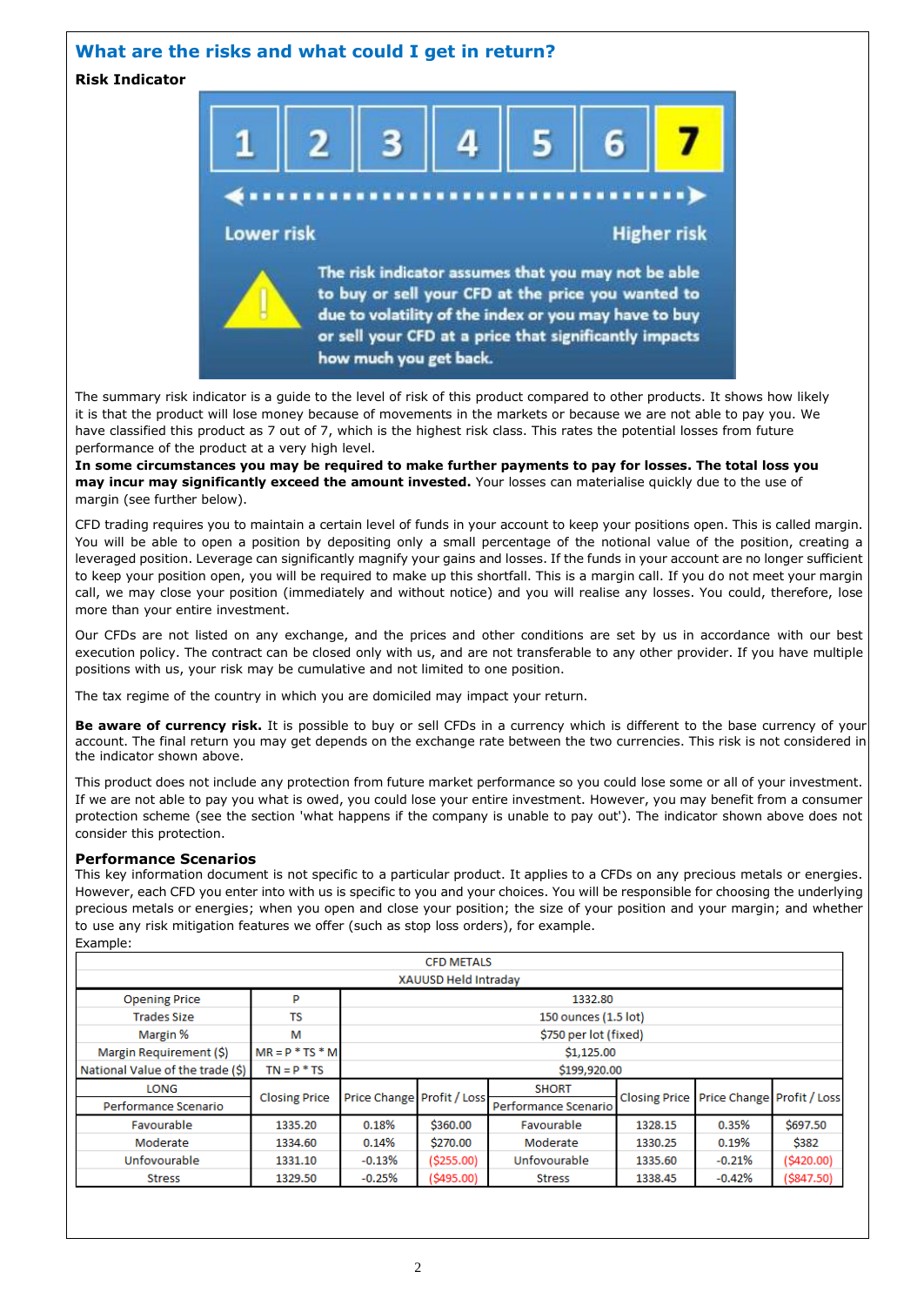The stress scenario above shows how small price movements can rapidly lead to losses and in this circumstance, will result in a forced close out of your position. In this stress scenario you may owe us additional money for your trading losses and lose more than your investment. This does not take into account a situation where we are unable to pay you. The scenarios shown illustrate how your investment could perform. You can compare them with the scenarios of other products. The scenarios presented are an estimate of future performance and are not exact indicators. What you get will vary depending on how the market performs and how long you keep the investment.

The figures shown include all the costs of the product itself. The figures do not take into account your personal tax situation, which may also affect how much you get back. This performance scenario assumes you only have one position open, and does not take into account the negative or positive cumulative balance you may have if you have multiple open positions with us.

# **What happens if the company is unable to pay out?**

If the company is unable to meet its financial obligations to you, this could cause you to lose the value of any CFDs you have with the company. The company segregates your funds from its own money in accordance with the CySEC Safeguarding of Client Funds. Should segregation fail, your investment is covered by the Investors Compensation Fund which covers eligible investments up to €20,000 per person, per firm. Se[e www.cysec.gov.cy/en-GB/complaints/tae/](http://www.cysec.gov.cy/en-GB/complaints/tae/).

# **What are the costs?**

This table shows the different types of costs involved when you trade CFD products

This table shows the different types of cost categories and their meaning

| One-off                    | Spread                           | The difference between the buy price and sell price is called<br>the spread. This cost is realised each time you open and<br>close a trade. |                                                                                                                                                                                                                                                                                       |  |
|----------------------------|----------------------------------|---------------------------------------------------------------------------------------------------------------------------------------------|---------------------------------------------------------------------------------------------------------------------------------------------------------------------------------------------------------------------------------------------------------------------------------------|--|
| Undated<br>and<br>Forwards | <b>Entry or</b><br>Exit<br>Costs | Currency<br>Conversion                                                                                                                      | Any cash realised profit and losses, adjustments, fees and<br>charges that are denominated in a currency other than the<br>base currency of your account, will be converted to the base<br>currency of your account and a currency conversion fee will<br>be charged to your account. |  |
|                            |                                  | Commission                                                                                                                                  | We charge you small fee each time you trade a CFD using                                                                                                                                                                                                                               |  |
|                            |                                  | Charge                                                                                                                                      | GOLD or PREMIUM accounts. There is no commission charge<br>when you trade using CLASSIC account.                                                                                                                                                                                      |  |
| Undated                    | Ongoing                          | Daily                                                                                                                                       | An overnight holding cost is applied each night that your                                                                                                                                                                                                                             |  |
| Only                       | Only                             | <b>Holding Cost</b>                                                                                                                         | position is held. This could be a credit or debit depending on<br>the product you are trading.                                                                                                                                                                                        |  |
| <b>Forwards</b>            | Other                            | Rollover                                                                                                                                    | We charge you to roll over a forward contract into the next                                                                                                                                                                                                                           |  |
| Only                       | Costs                            | Costs                                                                                                                                       | month, or quarter, equal to half the applicable spread to<br>open and close a trade.                                                                                                                                                                                                  |  |

| <b>COST STRUCTURE EXAMPLE OF CLASSIC</b><br><b>ACCOUNT</b> |           |           |  |  |
|------------------------------------------------------------|-----------|-----------|--|--|
| METALS - XAUUSD                                            |           |           |  |  |
| Trade Size                                                 | 1 Lot     |           |  |  |
| Spread                                                     | 2.5 Pips  | 25 USD    |  |  |
|                                                            | Long      | Short     |  |  |
| SWAP                                                       | $-8.2796$ | $-0.2000$ |  |  |
| Commission                                                 | 4 USD     |           |  |  |
| <b>ENERGIES - US OIL</b>                                   |           |           |  |  |
| Trade Size                                                 | 1 Lot     |           |  |  |
| Spread                                                     | 6.5 Pips  | 65 USD    |  |  |
|                                                            | Long      | Short     |  |  |
| SWAP                                                       | $-2.4256$ | 0.2518    |  |  |
| Commission                                                 | 4 USD     |           |  |  |

| LUSI SIKULIUKE EXAMPLE UF GULU<br>ACCOUNT |           |           |  |  |
|-------------------------------------------|-----------|-----------|--|--|
| METALS - XAUUSD,                          |           |           |  |  |
| Trade Size                                | 1 Lot     |           |  |  |
| Spread                                    | 1.0 Pips  | 10 USD    |  |  |
|                                           | Long      | Short     |  |  |
| SWAP                                      | $-8.2796$ | $-0.2000$ |  |  |
| Commission                                | 8 USD     |           |  |  |
| <b>ENERGIES - US OIL</b>                  |           |           |  |  |
| Trade Size                                | 1 Lot     |           |  |  |
| Spread                                    | 40 Pips   | 40 USD    |  |  |
|                                           | Long      | Short     |  |  |
| SWAP                                      | $-2.4256$ | 0.2518    |  |  |
| Commission                                | 8 USD     |           |  |  |

COST CTRUCTURE EVANIBLE OF COLD

| COST STRUCTURE EXAMPLE OF PREMIUM<br>ACCOUNT |           |           |  |  |
|----------------------------------------------|-----------|-----------|--|--|
| METALS - XAUUSD,                             |           |           |  |  |
| Trade Size                                   | 1 Lot     |           |  |  |
| Spread                                       | 1.0 Pips  | 10 USD    |  |  |
|                                              | Long      | Short     |  |  |
| SWAP                                         | $-8.2796$ | $-0.2000$ |  |  |
| Commission                                   | 5 USD     |           |  |  |
| <b>ENERGIES - US OIL</b>                     |           |           |  |  |
| Trade Size                                   | 1 Lot     |           |  |  |
| Spread                                       | 40 Pips   | 40 USD    |  |  |
|                                              | Long      | Short     |  |  |
| SWAP                                         | $-2.4256$ | 0.2518    |  |  |
| Commission                                   | 5 USD     |           |  |  |

The costs will vary depending on the underlying investment options you choose. Specific information can be found <https://www.imsmarkets.com/>

# **How long should I hold it and can I take money out early?**

This product generally has no fixed term and will expire when you choose to exit the product or in the event you do not have available margin. CFDs are intended for short term trading, in some cases intraday and are generally not suitable for long term investments. There is no recommended holding period, no cancellation period and therefore no cancellation fees. You can open and close a CFD at any time during market hours.

# **Other relevant information**

You should ensure that you read the terms of business, order execution policy and risk warning notice displayed in the legal section of our website, at <https://www.imsmarkets.com/> Such information is also available on request.